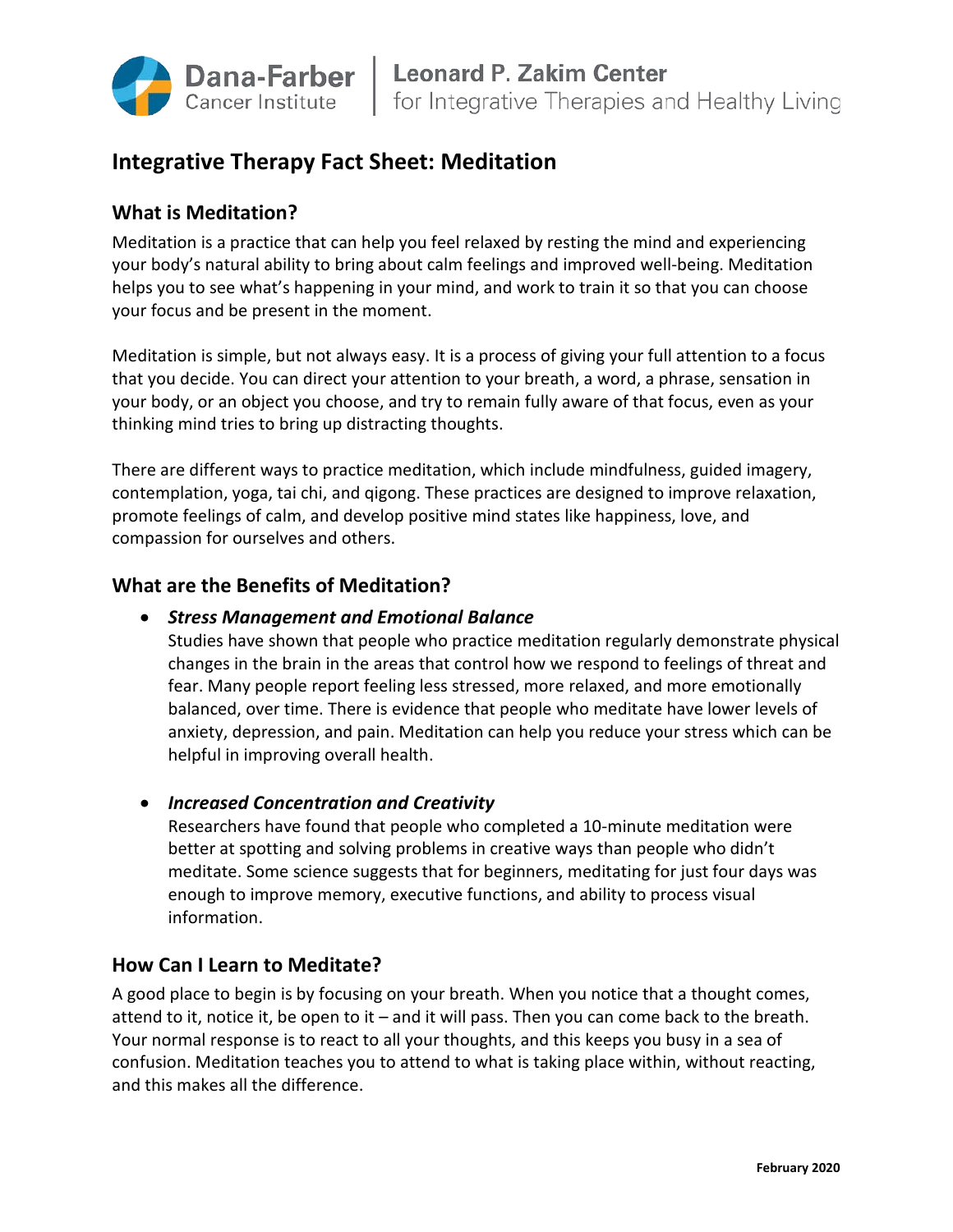

However, you may soon discover that your mind has a mind of its own, and without guidance or support, meditation feels difficult, or even impossible. Try not to be discouraged, and reach out for support. There are currently many meditation apps available, and resources to help, including:

- www.headspace.com
- www.mentalworkout.com
- www.calm.com
- www.omvana.com

# **Meditation at the Zakim Center**

The Zakim Center offers a variety of group programs, free of charge to patients, their family members, and caregivers. Our current offerings include:

#### *Mindfulness Meditation*

Offered Wednesday and Thursday, these guided meditation sessions are open to everyone from beginner to expert. This group is an opportunity to experience relaxation while here at Dana-Farber, and provides an oasis of calm for all interested in the practice.

#### *Mind Body Resilience Program*

This eight-week program teaches strategies to manage stress and nurture resilience. Focused on building skills in meditation, mindfulness, cognitive awareness, and positivity, this group provides a supportive environment to help participants develop new, healthy behaviors.

#### *Mind Body Resilience Program Online*

This is a virtual, eight-week program designed to teach patients and families tools to manage the stress of the cancer experience and develop skills to enhance resilience. This program is delivered live through video conference.

#### *Mind Body Book Club*

This group reads books that discuss concepts related to well-being of mind, body, and spirit and meets regularly to discuss each book as a group. For those patients who have participated in the eight-week Mind Body Resilience program, these readings will help reinforce many of the tools and strategies learned in the group.

# **Additional Information**

**National Center for Complementary and Integrative Health's "Meditation" Page** https://nccih.nih.gov/health/meditation

To learn more about the Zakim Center's programs and services, please visit our website at **dana-farber.org/zakim**, email **Zakim\_Center@dfci.harvard.edu**, or call **617-632-3322**.